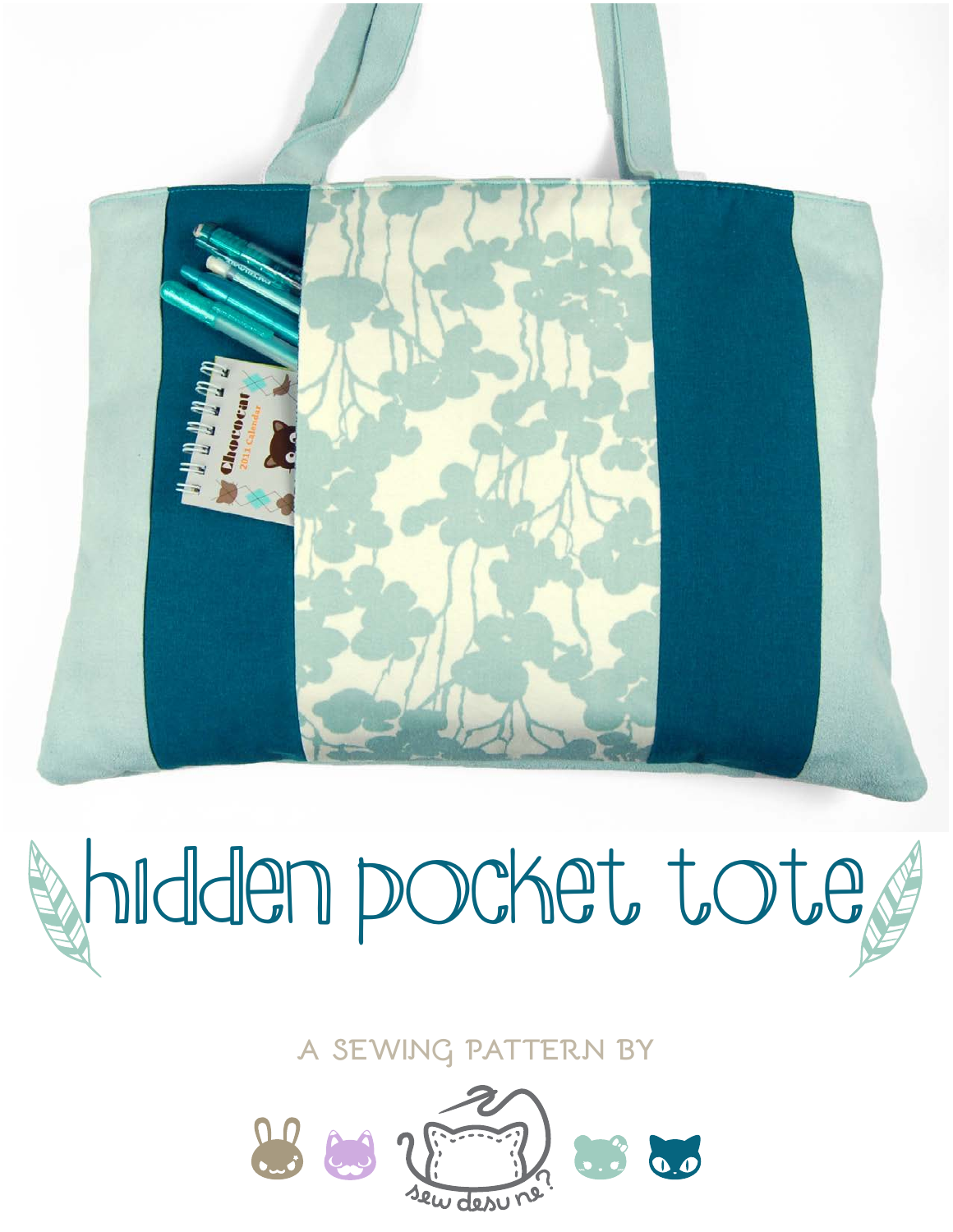sewing tutorial



This tote features an inseam pocket on the front for stashing away extra bits and bobs, which is ideal because the size of the tote happens to be the size of most laptops. It works for other items as well, but it's a plus nonetheless!

#### $D$ IFFICULTY:  $\Box$  $\Box$  $\Box$

This tote is super simple and uses all straight lines, though the pocket portion might throw you a bit if you're a newbie.

makes:

one tote that is 18" wide and 10½" tall

# **materials & tools**

| • 1/2 yd. of medium to heavyweight<br>fabric for main tote (canvas or<br>denim would be perfect - I used<br>interfaced faux suede)                                               | • 1/2 yd of fusible fleece interfacing<br>(optional)<br>• Matching sewing thread<br>· Basic sewing tools (sewing machine, |
|----------------------------------------------------------------------------------------------------------------------------------------------------------------------------------|---------------------------------------------------------------------------------------------------------------------------|
| • 1/8 yd. of non-directional or 1/2 yd. of<br>directional medium to heavyweight<br>fabric for contrast strips (canvas or<br>denim would be perfect - I used<br>interfaced linen) | scissors, iron, needles, pins, fabric<br>marker, seam ripper)                                                             |
| • 1/4 yd. of non-directional or 1/2 yd. of<br>directional medium to heavyweight<br>fabric for center contrast panel                                                              |                                                                                                                           |
| (canvas or denim would be perfect -<br>I used twill)<br>· 2/3 yd. of lightweight fabric for lining<br>(I used quilting cotton)                                                   |                                                                                                                           |

#### **before you begin:**

- **1.** Print out the project pattern, pages  $9 - 14$
- **2.** Assemble the printed pattern pieces
- **3.** Lay out the pattern pieces on your fabric/interfacing and cut them out
- **4.** Mark the fabric pieces with the guidelines from the pattern

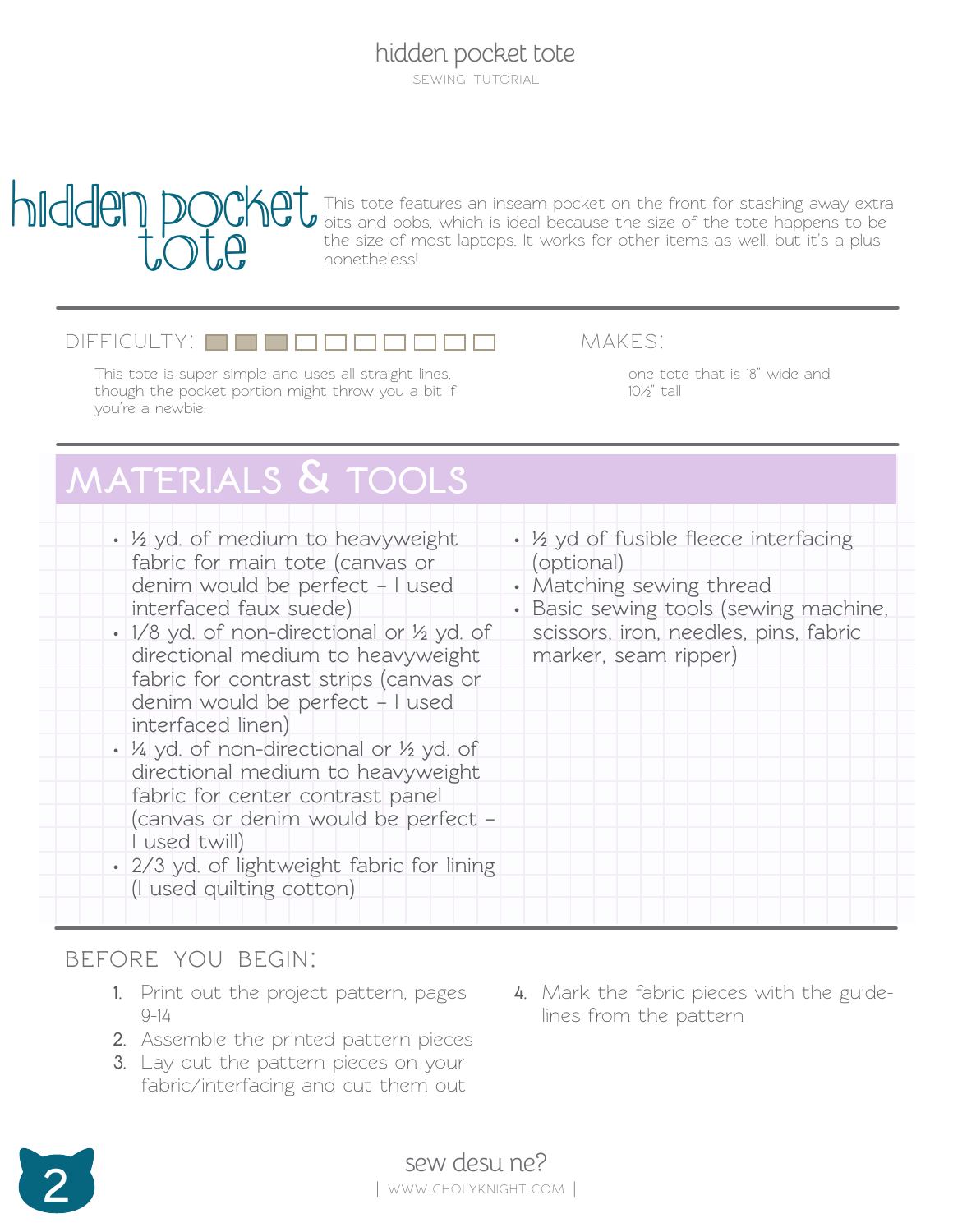sewing tutorial



Once we get past the pocket part it's all gravy from there :D So the first step to creating the pocket is to take one of your side panels from your contrast fabric and one of your center panels from your lining fabric, then match up the edges with the single notches. Sew the two pieces together along this edge, then press the seam open.



Next we're essentially doing the same thing but with your center panel main fabric and the remaining center panel lining piece. Once again, match up the single notches and sew down that one edge. Press the seam open when you finish.



Sew desu ne? | www.cholyknight.com |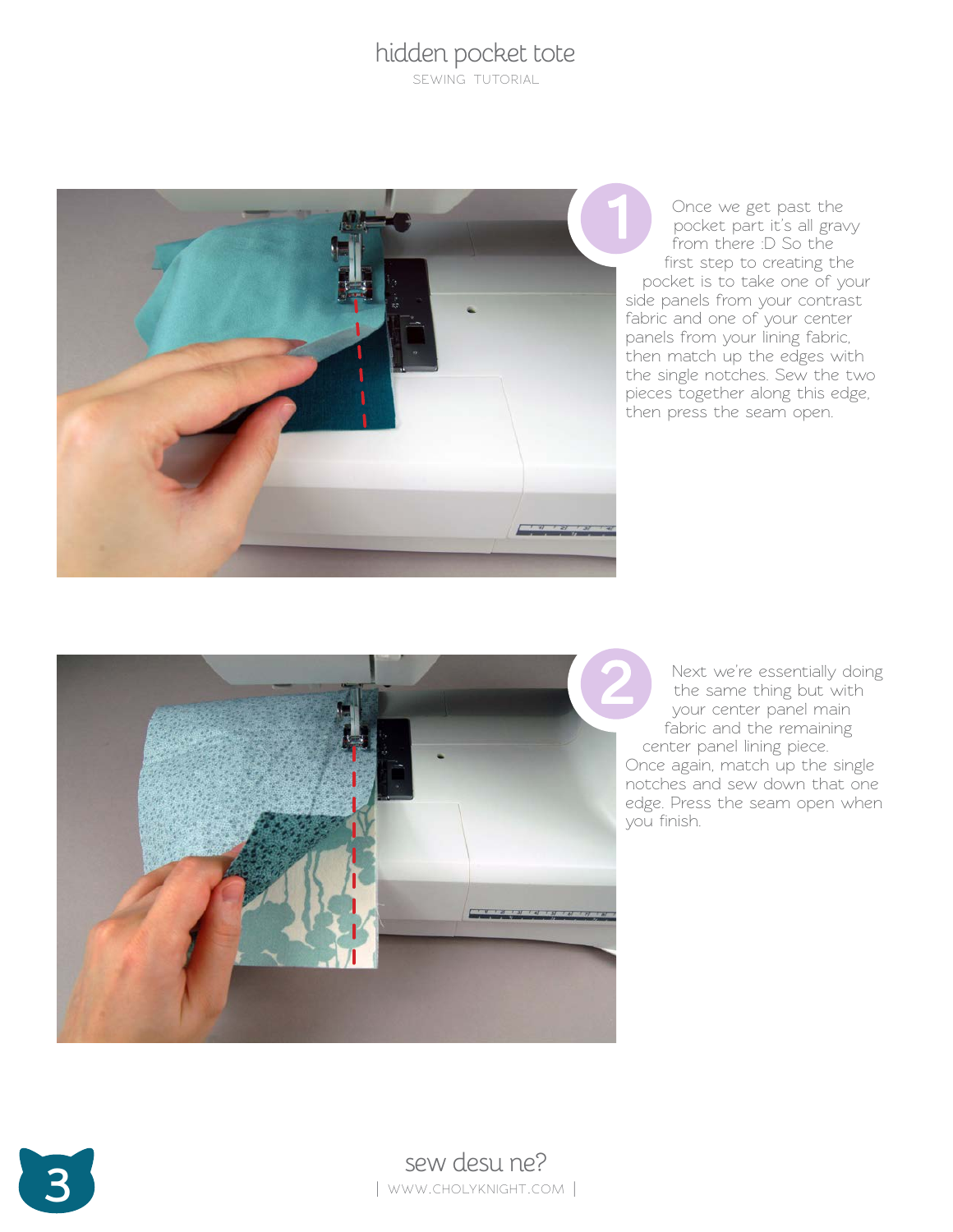sewing tutorial

When both pieces are finished, align them with right sides facing. The lining pieces should match up with each other, and the outer fabric pieces should also match up. Line up the seams from steps  $1 \& 2 - we'll be sewing$ them together here.

Take note of the circle markings from the pattern guidelines. Sew to the first circle, skip over the area in the middle, then begin sewing again at the next circle until the end. This will leave a gap in the middle of your seam where the opening of your pocket is.

When you finish, press all the fabric away from your side strip piece, and you'll be left with three layers on one side that forms your pocket!



Now we can start assem bling the bag as if the pocket in the middle wasn't there. Start by lining up your other contrast side piece on the other side of your center panel. The double notches should match up this time (disregard the single notches). Iron the fabric away from the center panel when you finish.



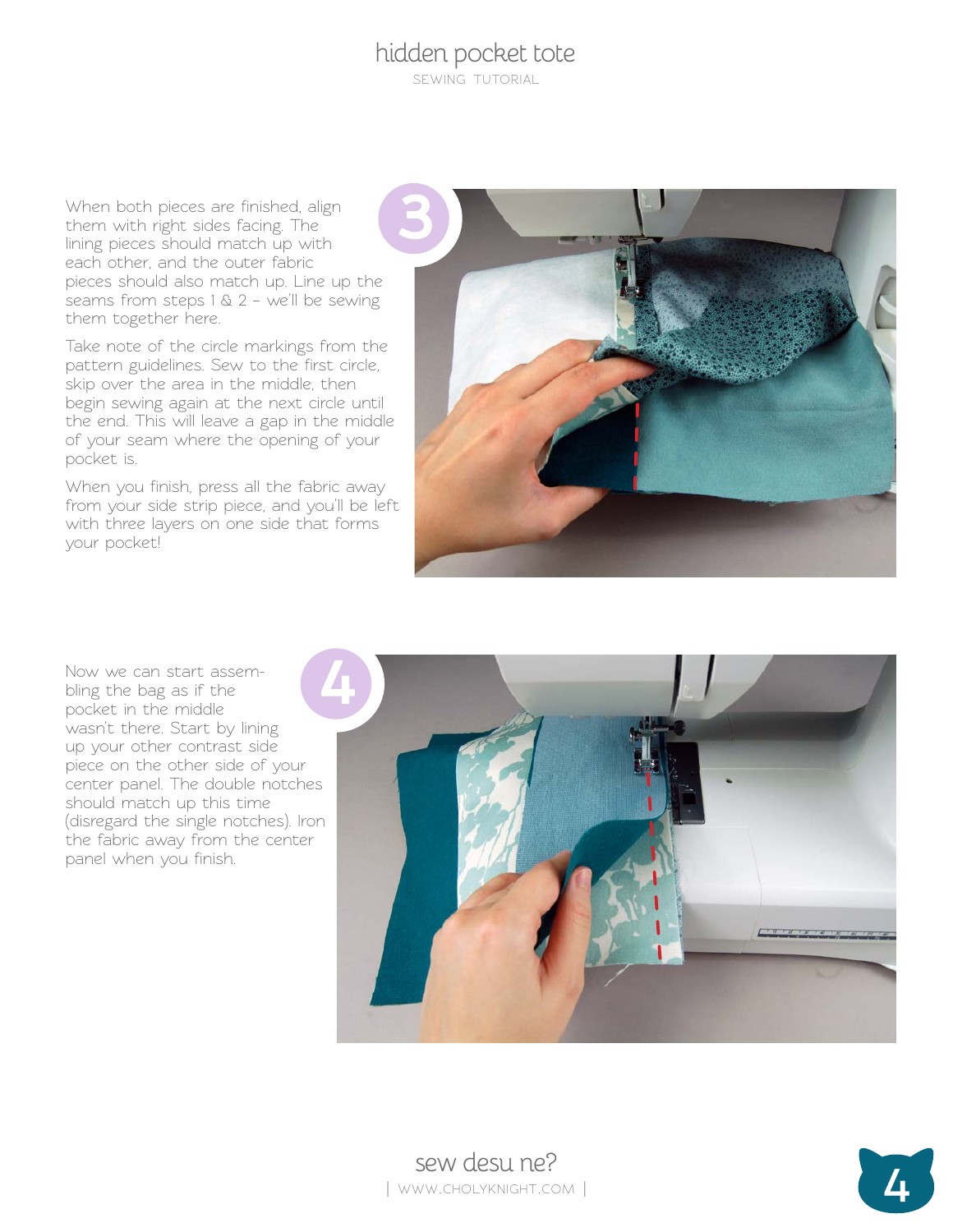sewing tutorial



All that's left to complete the front of your bag is to sew the main side panels to each side of your working piece now. Match up the long edges and sew the panel from your main fabric in place. Repeat this with the other side of your center section as well and that completes the front of your bag!



This is completely optional, but since I made mine into a laptop bag I fused some fleece padding to the wrong side of my bag front and back. This will make your front pocket look extra crisp and neat, so I would recommend it for that reason as well.



**5** sew desu ne? | www.cholyknight.com |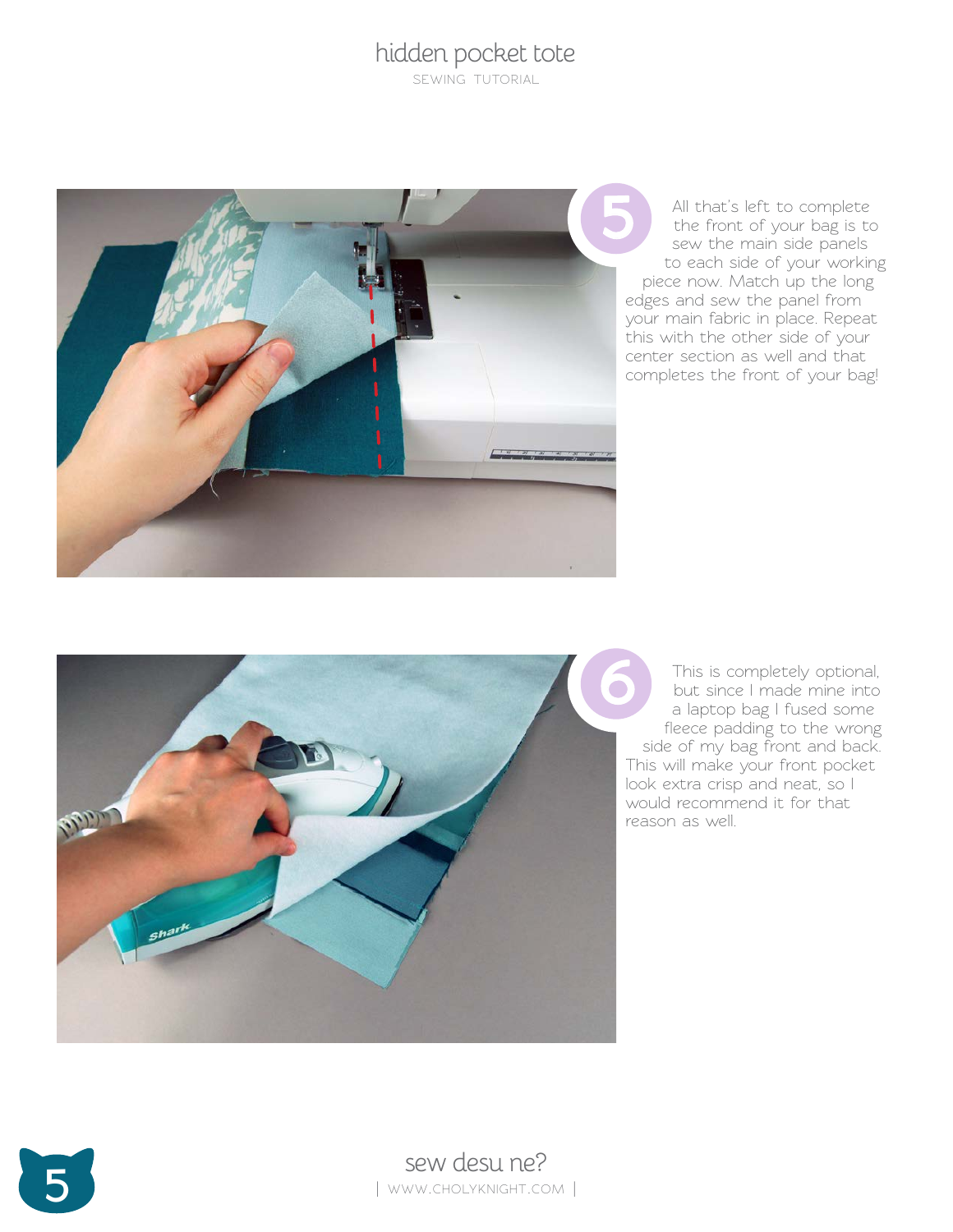sewing tutorial

With the front and back of your tote complete, you can now sew them together. Simply line them up and match the raw edges, then sew the bag together along the sides and bottom. Leave the top free to turn it right side out.

Now you'll want to trim your seam allowances, turn the bag right side out, and press it flat.

At this time you'll want to go back and repeat this step 7 with your corresponding lining pieces, but be sure to leave an opening in the bottom for turning the bag right side out later.



Next is the straps. Simply fold under 5/8" of each long edge of your strap pieces, then fold the whole strap in half with wrong sides together. Edge stitch down the folded edge and you have a crisp and neat-looking strap!



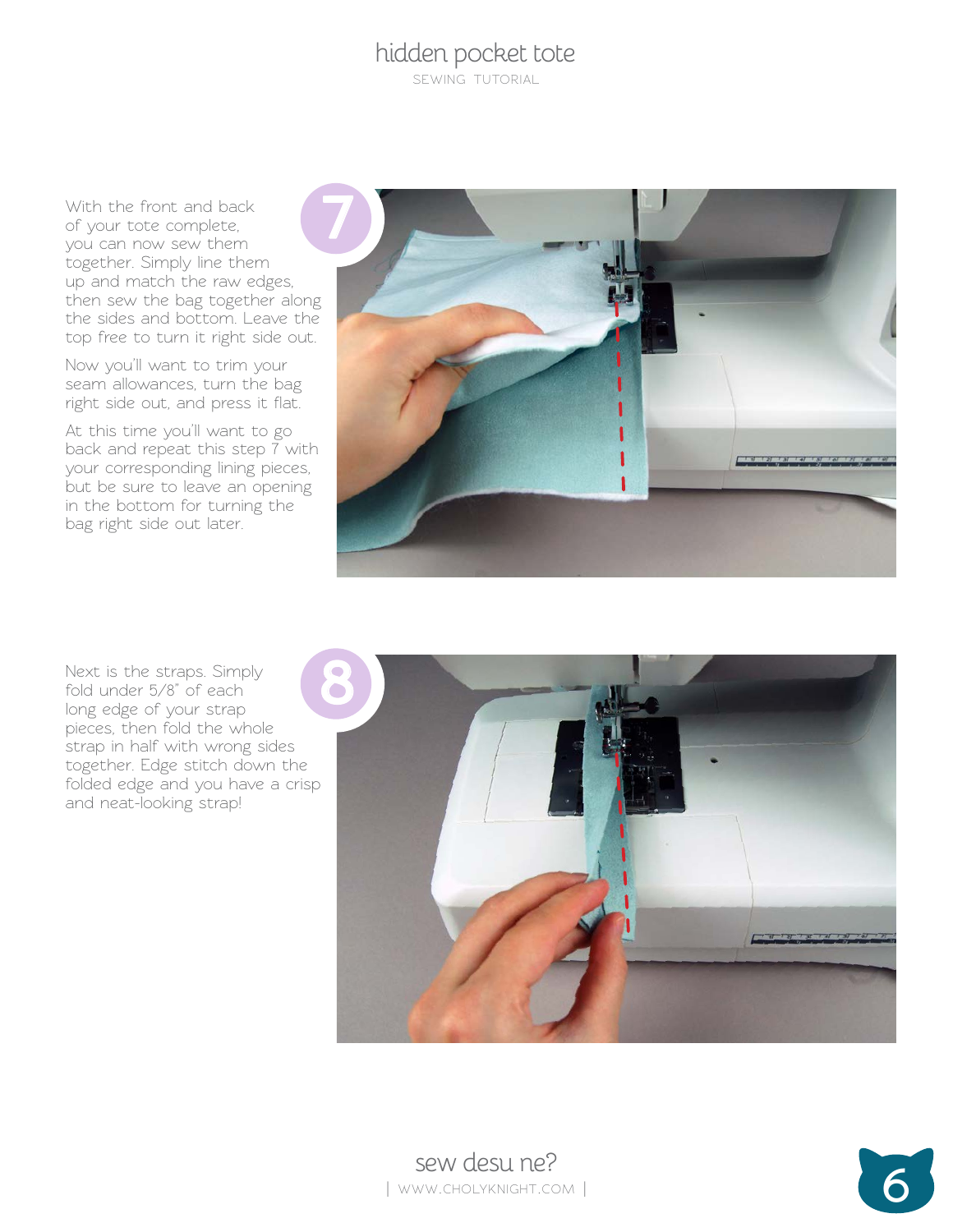sewing tutorial



Now baste your straps in place in preparation for the next step. Take one raw end of your strap and line up the raw edges with the top edge of your tote. The placement should be just outside of your center panel. Once you basted one end, you can baste the other end on the other side of the panel.

Repeat this same thing with the back of your tote; line up the front and back top edge and use your fabric marker to copy where the straps ended up on the front to the back of your tote. Then use those markings to baste the straps in place on the back.



Be sure that the straps stay tucked inside the bag, then sew all the way around the top edge of the tote.

Now you'll want to turn the bag right side out from the opening in your lining. Tuck the lining back into your tote, then press the top seam nice and crisp.

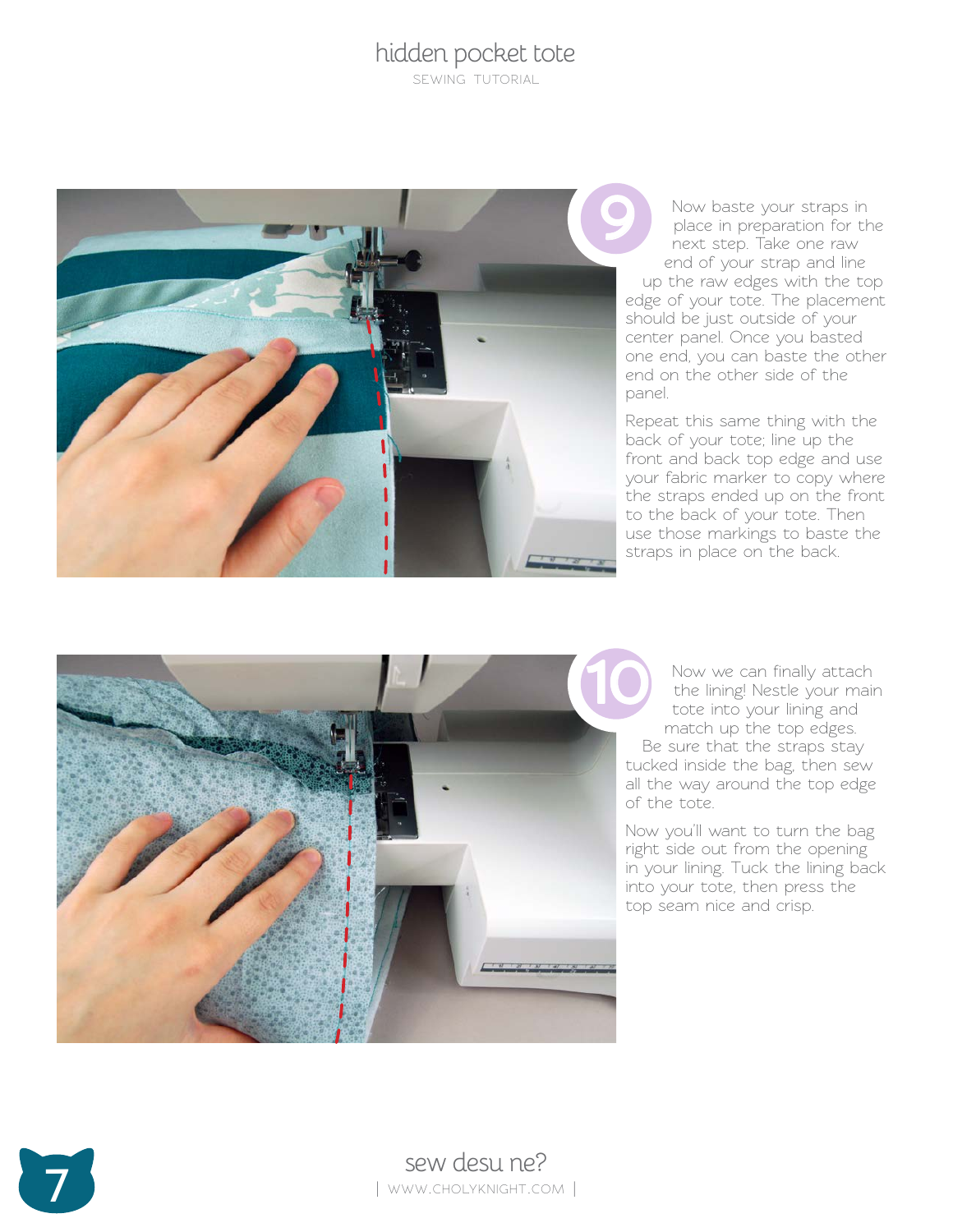sewing tutorial

To keep the top edge looking crisp, you'll want to edge stitch around the top edge of your tote. Be sure to push the straps away from your tote to keep them out of the way as you sew. Now tuck your laptop inside, because YOU'RE DONE!





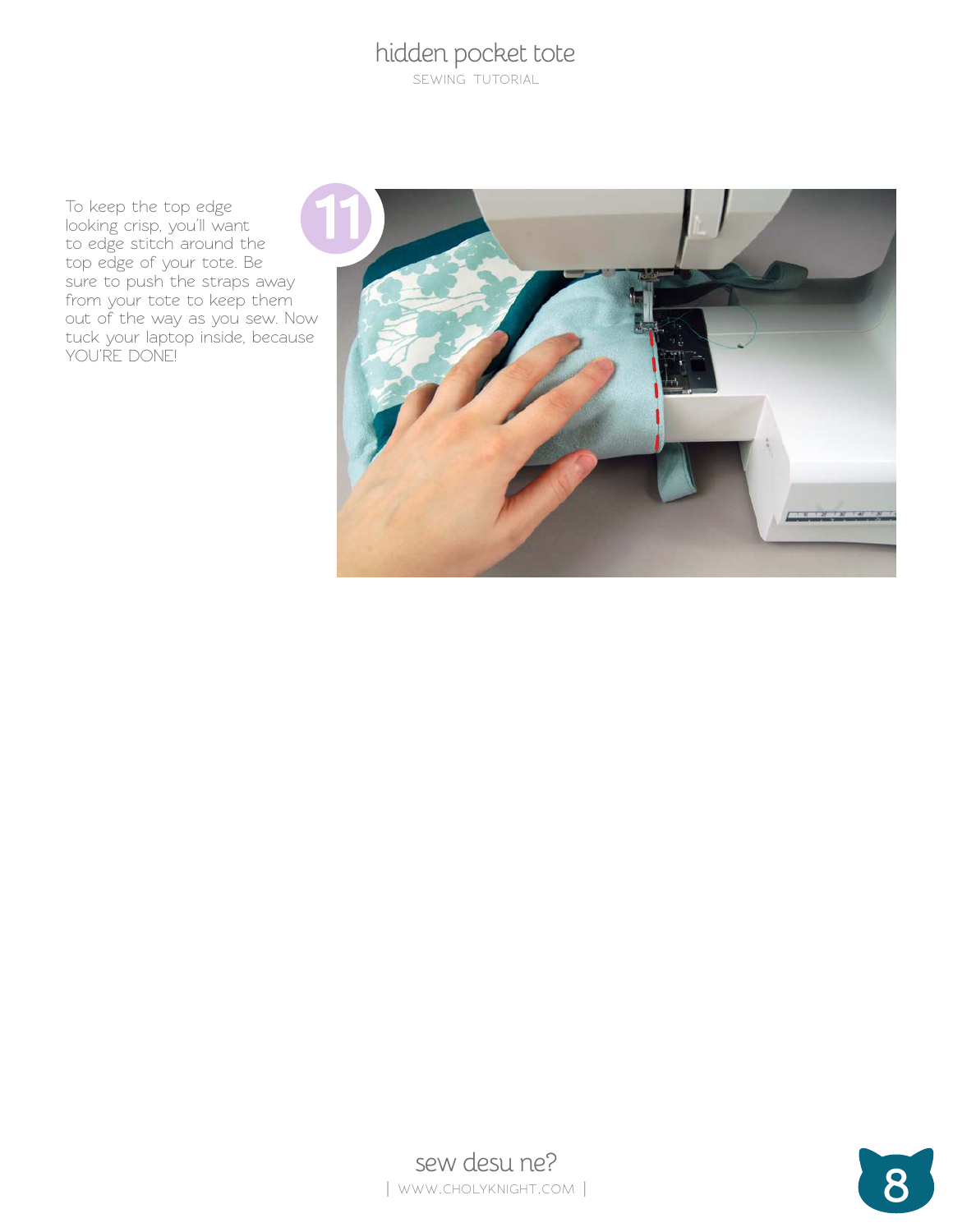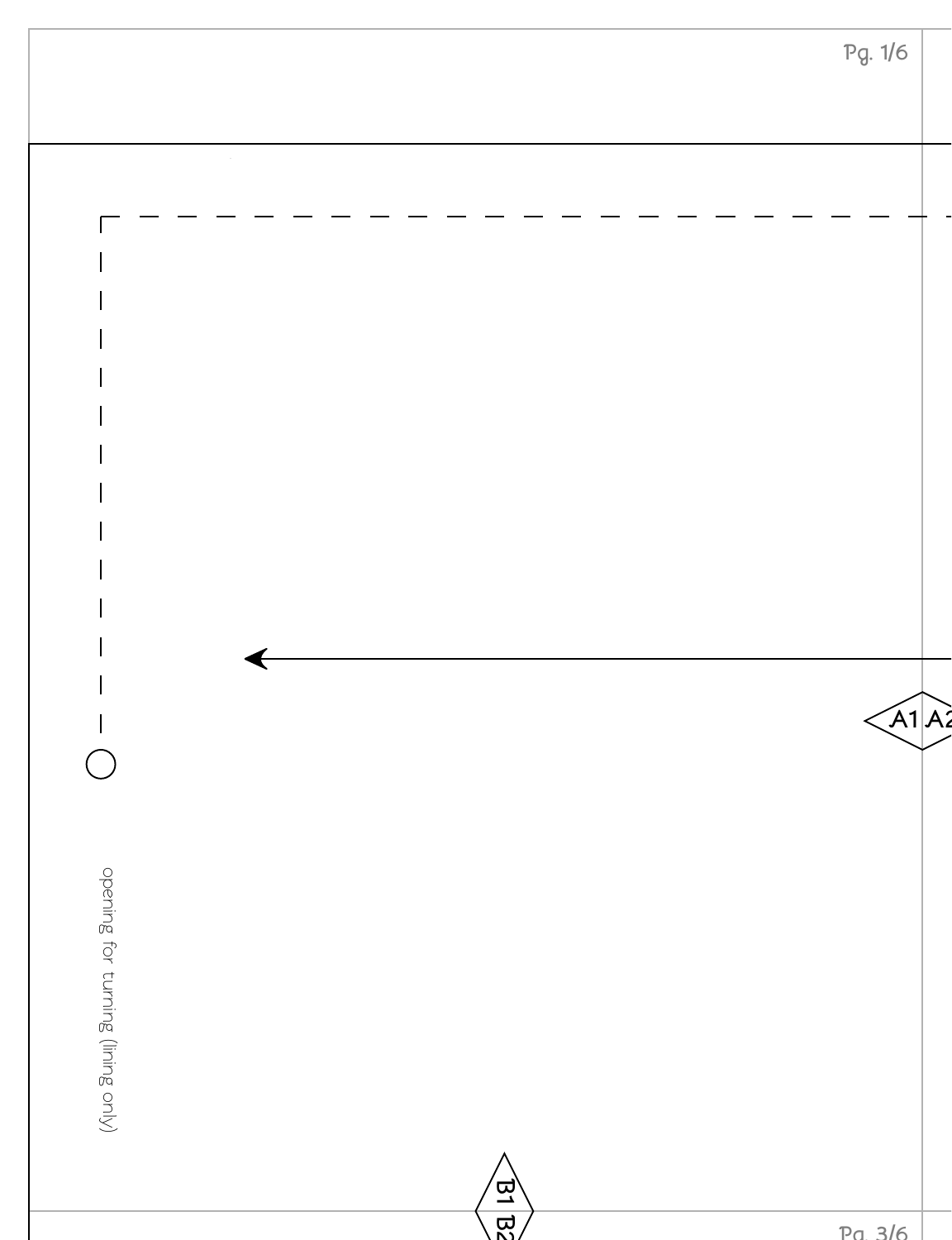| $\overline{6}$      |                  |       |                                                                                   | Pg. 2/6 |
|---------------------|------------------|-------|-----------------------------------------------------------------------------------|---------|
|                     |                  |       |                                                                                   |         |
|                     |                  |       |                                                                                   |         |
|                     |                  |       |                                                                                   |         |
|                     |                  |       |                                                                                   |         |
|                     |                  |       |                                                                                   |         |
|                     |                  |       |                                                                                   |         |
|                     |                  |       |                                                                                   |         |
|                     |                  |       |                                                                                   |         |
|                     |                  |       |                                                                                   |         |
|                     |                  |       |                                                                                   |         |
| $\widehat{A1}$ $A2$ | placement        | strap |                                                                                   |         |
|                     |                  |       | WWW.CHOLYXZIOHT.COM                                                               |         |
|                     |                  |       | STRAPS<br>Cut 2 from main fabric<br>5/8" seam allowance<br>PATTERN<br>Jew derivor |         |
|                     |                  |       |                                                                                   |         |
|                     |                  |       |                                                                                   |         |
|                     |                  |       | <b>Hidden Pocket Tote</b>                                                         |         |
|                     |                  |       |                                                                                   |         |
|                     |                  |       |                                                                                   |         |
| $\overline{6}$      | $\overline{133}$ |       | $Ra_4/6$                                                                          |         |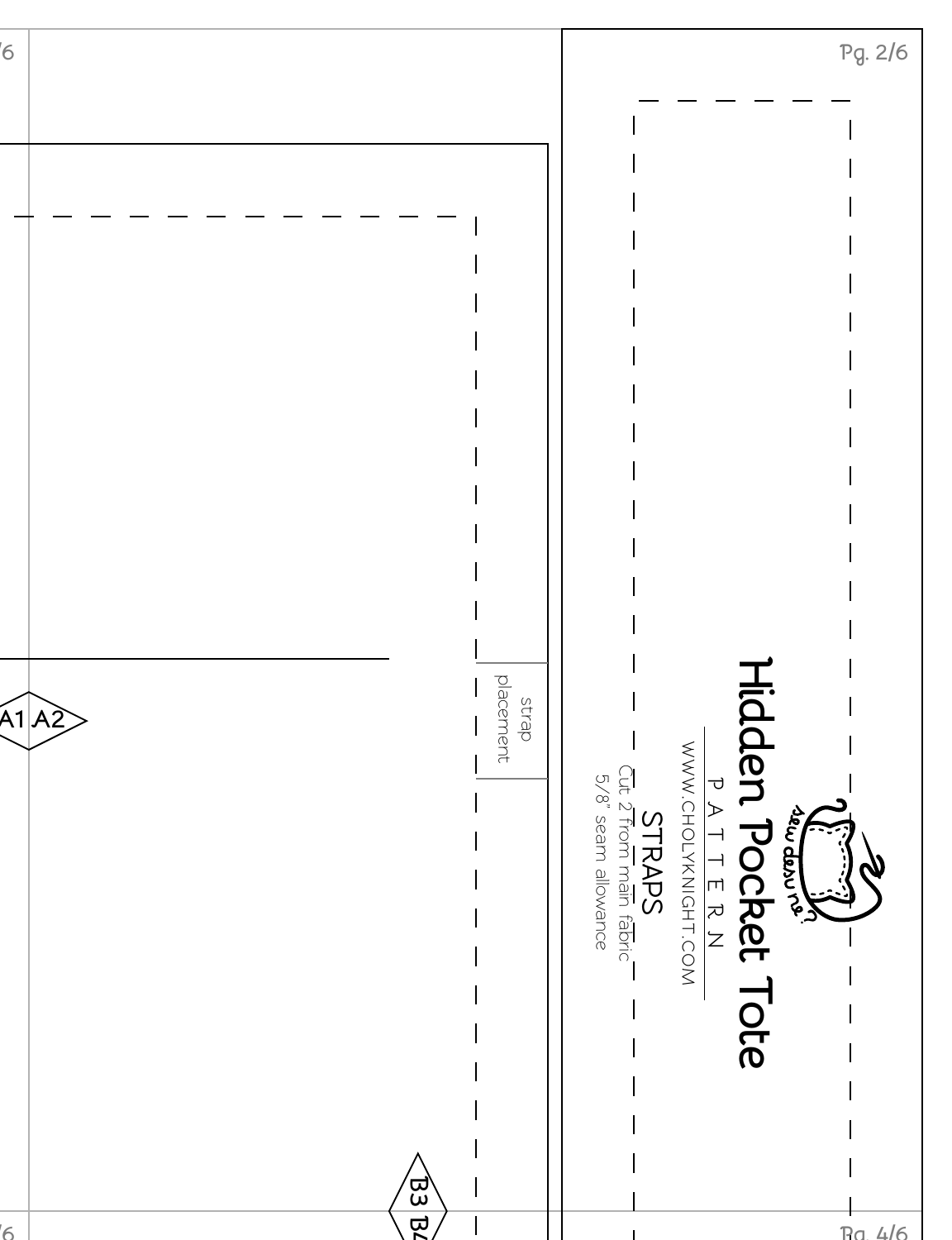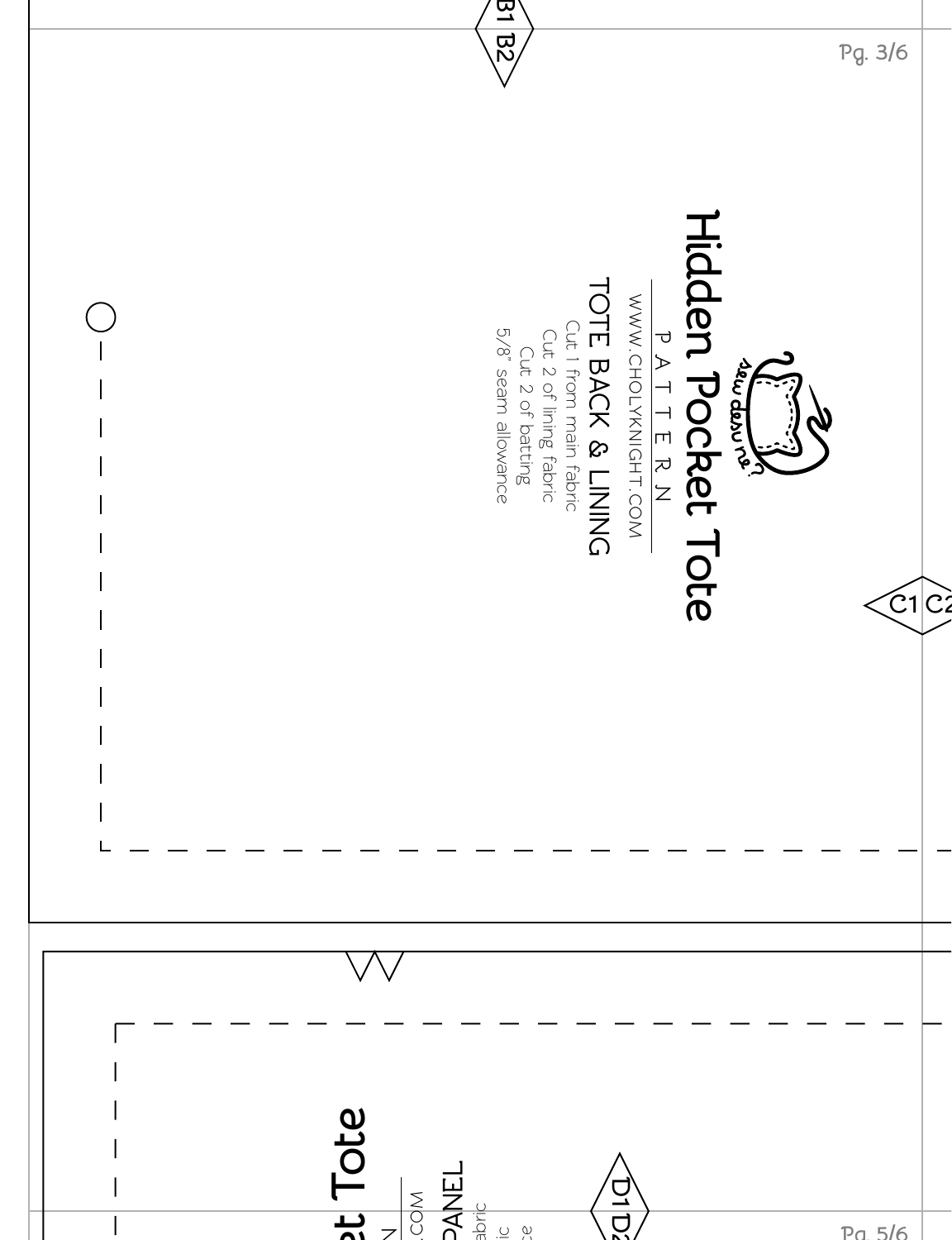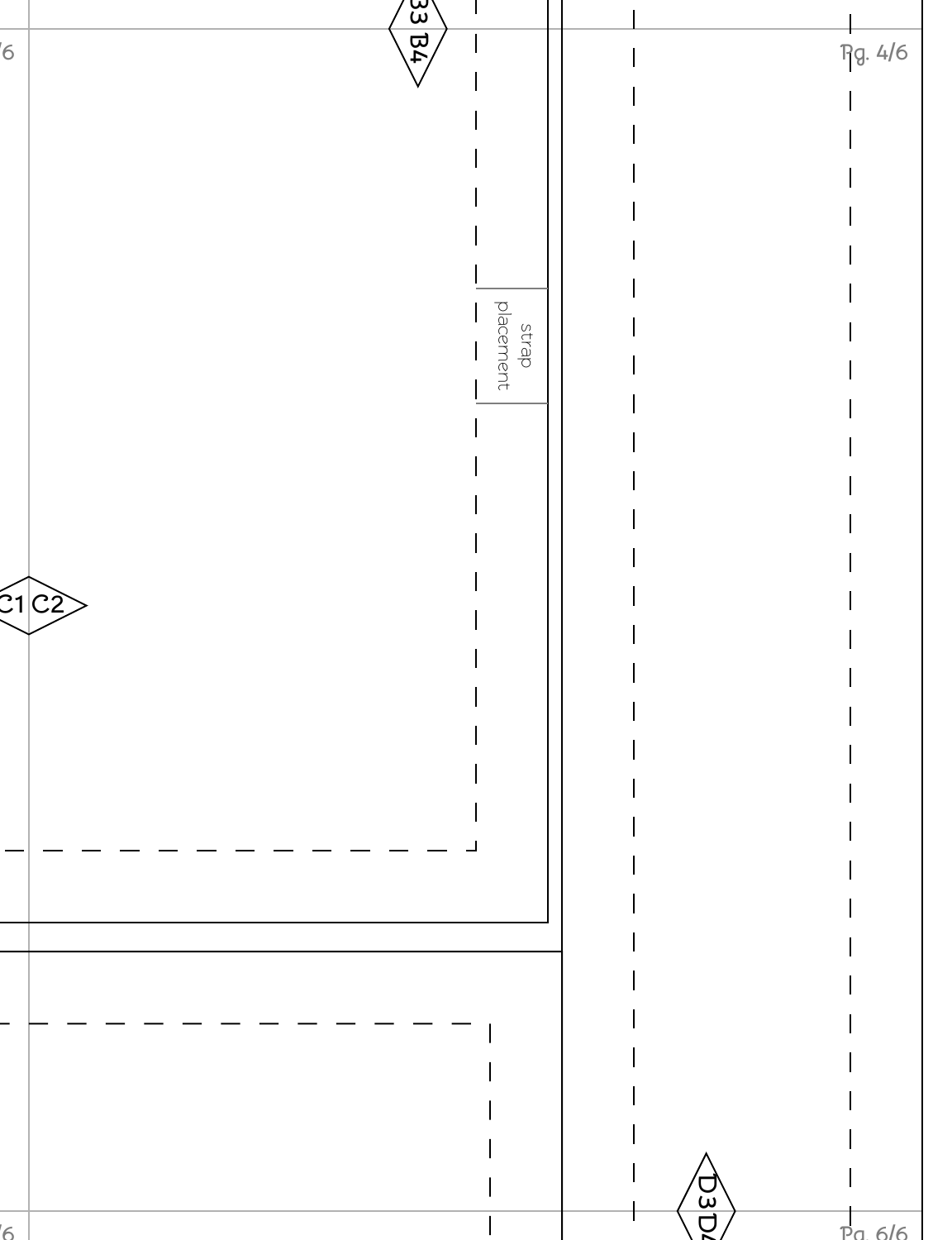